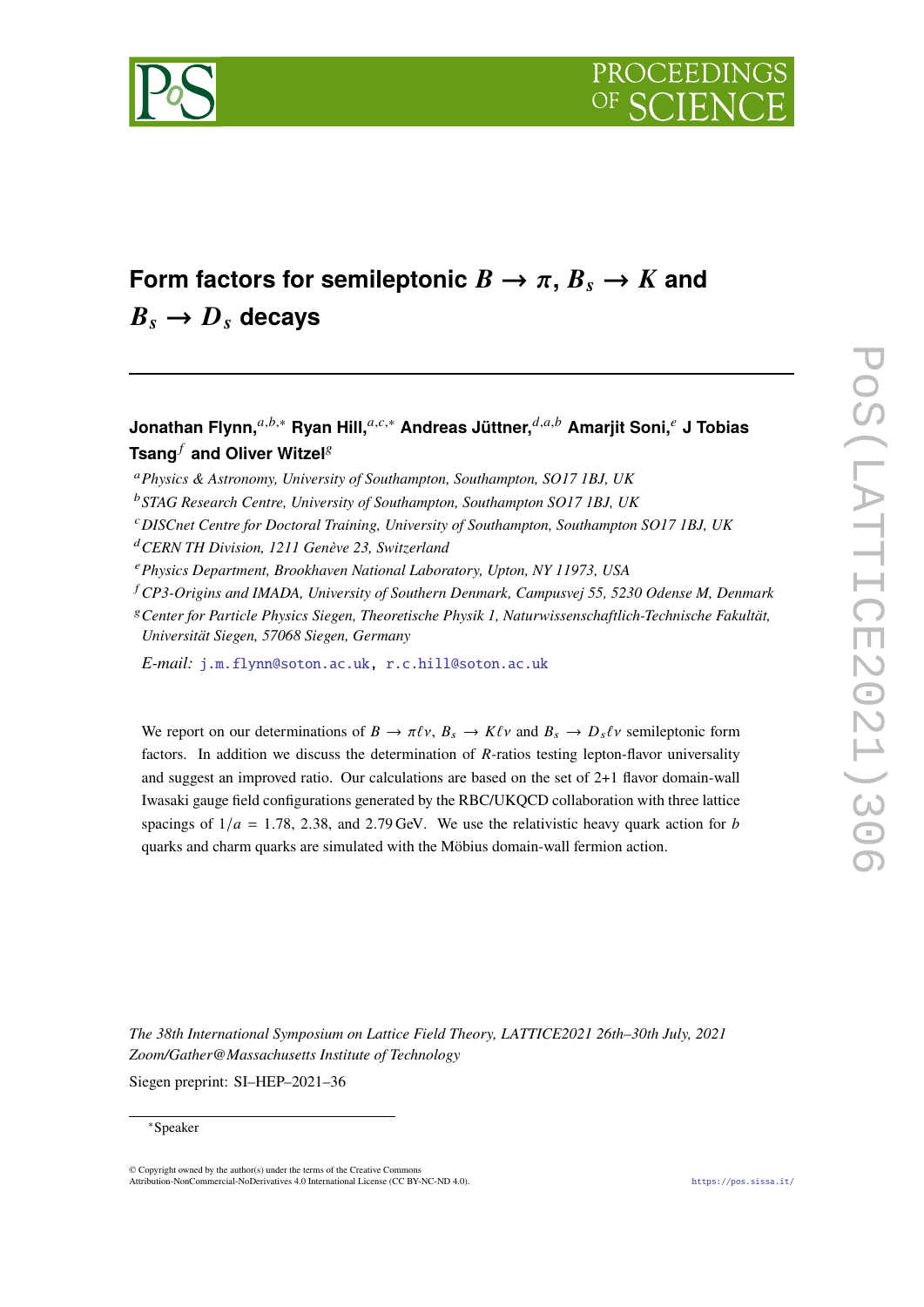#### **1. Introduction**

Semileptonic decays of  $B_{(s)}$  mesons play an important role in testing and constraining the Standard Model (SM) of elementary particle physics. Focusing on exclusive semileptonic decays, we report on our work for  $B \to \pi \ell \nu$ ,  $B_s \to D_s \ell \nu$  and  $B_s \to K \ell \nu$  decays. Each of these processes can be described by two form factors,  $f_+$  and  $f_0$ , which parametrize the semileptonic decay rate. For the semileptonic decay of pseudoscalar meson  $B_{(s)}$  of mass M and momentum p to pseudoscalar meson *P* of mass *m* and momentum *k*, with  $q = p - k$ ,

$$
\frac{d\Gamma(B_{(s)} \to P \ell \nu)}{dq^2} = \frac{G_F^2 |V_{xb}|^2 (q^2 - m_\ell^2)^2 |\vec{k}|}{\eta \frac{G_F^2 |V_{xb}|^2 (q^2 - m_\ell^2)^2 |\vec{k}|}{(q^2)^2} \left[ \left(1 + \frac{m_\ell^2}{2q^2}\right) \vec{k}^2 |f_+(q^2)|^2 + \frac{3m_\ell^2}{8q^2} \frac{(M^2 - m)^2}{M^2} |f_0(q^2)|^2 \right], \quad (1)
$$

where  $m_\ell$  is the mass of the outgoing charged lepton  $\ell$  and  $\eta$  is an isospin factor. The form factors  $f_{+}$  and  $f_{0}$  appear in the decomposition

<span id="page-1-0"></span>
$$
\langle P(k)|\mathcal{V}^{\mu}(0)|B_{(s)}(p)\rangle = 2 f_{+}(q^{2}) \left(p^{\mu} - \frac{p \cdot q}{q^{2}} q^{\mu}\right) + f_{0}(q^{2}) \frac{M^{2} - m^{2}}{q^{2}} q^{\mu},\tag{2}
$$

where  $V^{\mu} = \bar{x}\gamma^{\mu}b$ , with  $x = u$  or c.

Compared to our earlier results for  $B \to \pi$  and  $B_s \to K$  decays [\[1\]](#page-8-0), we have added calculations of  $B_s \to D_s$  form factors and have an additional, third, lattice spacing. With results for  $B_s \to K$ and  $B_s \rightarrow D_s$  from the same ensembles, we will be able to compute the ratio of partially integrated decay rates (minus CKM factors) in the region  $q^2 \ge 7 \text{ GeV}^2$  for the two decays and combine with recent LHCb results [\[2\]](#page-8-1) to determine  $|V_{ub}/V_{cb}|$ . We also consider R ratios of branching fractions with  $\tau$  leptons in the final state to those with light final-state leptons, sensitive to violations of lepton-flavor universality (for  $B \to D^{(*)}\ell\nu$  there is tension between Standard Model predictions and experimental results for  $R(D<sup>(*)</sup>)$  [\[3](#page-8-2)[–12\]](#page-9-0)). We propose a modified ratio with smaller uncertainty when evaluated using lattice-determined form factors.

#### **2. Lattice calculation**

We use a subset of six RBC/UKOCD 2+1-flavor domain-wall fermion (DWF) and Iwasaki gauge field ensembles with three lattice spacings  $a \sim 0.11, 0.08, 0.07$  fm, and pion masses spanning 267 MeV  $\langle M_\pi \rangle$  < 433 MeV. The ensembles are listed in Table [1.](#page-2-0) Light and strange quarks are simulated with the Shamir DWF action with  $M_5 = 1.8$ . Lattice spacings are determined from combined RBC/UKQCD analyses [\[13–](#page-9-1)[15\]](#page-9-2). Our calculations are described briefly below; for more details see [\[1\]](#page-8-0).

Bottom quarks are simulated with the relativistic heavy quark (RHQ), action, which is the Columbia variant [\[18,](#page-9-3) [19\]](#page-9-4) of the Fermilab heavy-quark action [\[20\]](#page-9-5), with three nonperturbativelytuned parameters  $(m_0 a, c_P, \zeta)$  [\[21\]](#page-9-6). A new tuning was performed for this analysis. Charm quarks are simulated with the Möbius DWF action with  $M_5 = 1.6$  [\[14,](#page-9-7) [15,](#page-9-2) [22,](#page-9-8) [23\]](#page-9-9). We use three masses below  $m_c^{\text{phys}}$  on the C ensembles and two masses which bracket  $m_c^{\text{phys}}$  on M and F. Light and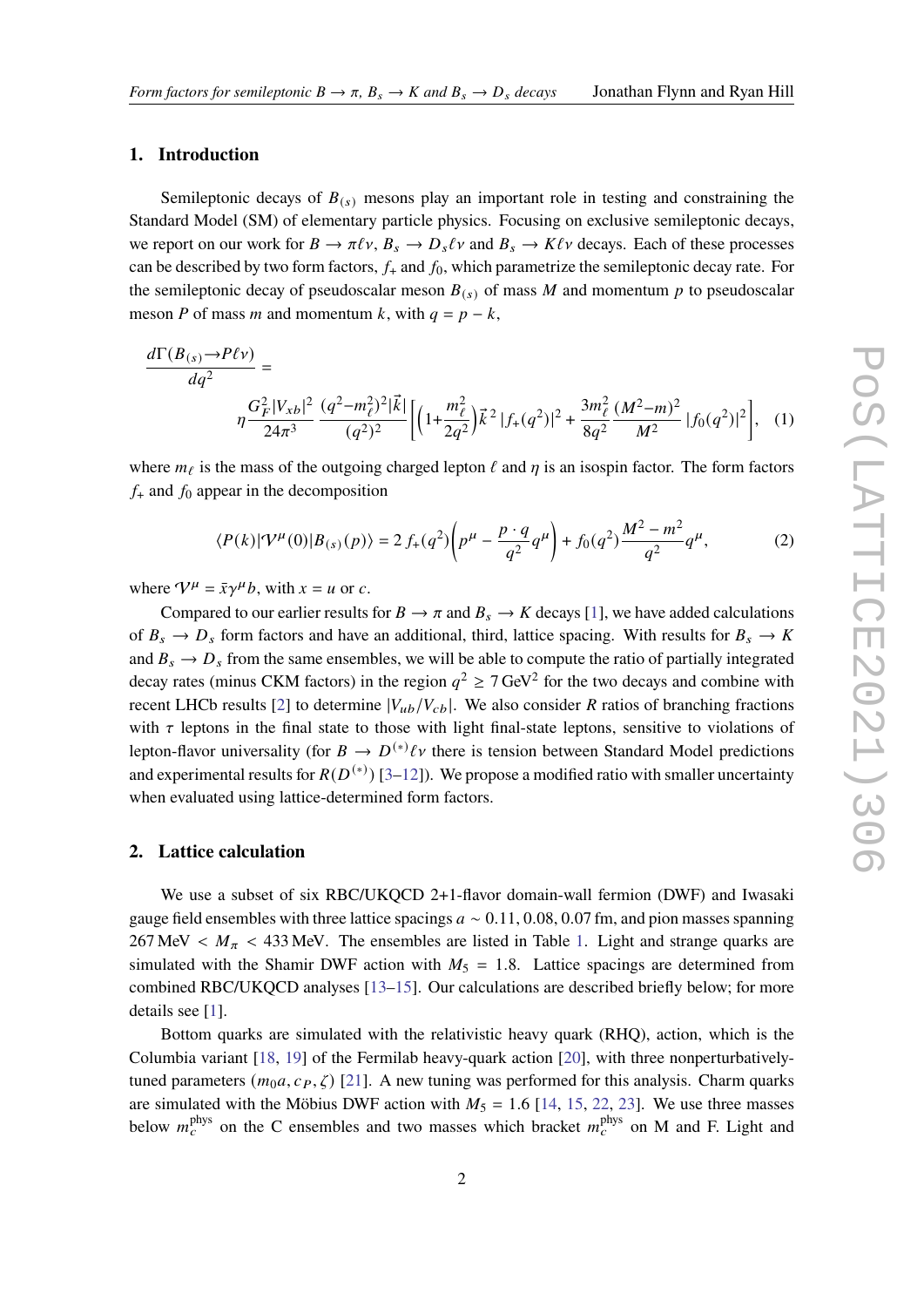<span id="page-2-0"></span>

|                  |          |          |                |          |         | L T $L_s$ $a^{-1}/\text{GeV}$ $am_l^{\text{sea}}$ $am_s^{\text{sea}}$ $M_\pi/\text{MeV}$ # cfgs # sources |      |    |
|------------------|----------|----------|----------------|----------|---------|-----------------------------------------------------------------------------------------------------------|------|----|
| C1               |          | 24 64 16 | 1.785          | 0.005    | 0.040   | 340                                                                                                       | 1636 |    |
| C2               | 24 64 16 |          | 1.785          | 0.010    | 0.040   | 433                                                                                                       | 1419 |    |
| M1               |          |          | 32 64 16 2.383 | 0.004    | 0.030   | 302                                                                                                       | 628  | 2  |
| M2               |          |          | 32 64 16 2.383 | 0.006    | 0.030   | 362                                                                                                       | 889  | 2  |
| M <sup>3</sup>   | 32 64 16 |          | 2.383          | 0.008    | 0.030   | 411                                                                                                       | 544  | 2  |
| F <sub>1</sub> S |          | 48 96 12 | 2.785          | 0.002144 | 0.02144 | 267                                                                                                       | 98   | 24 |

**Table 1:** Ensembles used for the simulations reported here [\[13,](#page-9-1) [14,](#page-9-7) [16,](#page-9-10) [17\]](#page-9-11).  $am_l^{\text{sea}}$  and  $am_s^{\text{sea}}$  are the sea light and strange quark masses and  $M_{\pi}$  is the unitary pion mass. Valence strange quarks are near their physical mass, with the mistuning accounted for in our systematic errors.

strange quarks have point sources; while the  $b$  and  $c$  quarks use Gauss-smeared sources and point or smeared sinks.

Renormalized,  $V_{\mu}$ , and lattice,  $V_{\mu}$ , currents are related by the 'partially nonperturbative' procedure [\[24,](#page-10-0) [25\]](#page-10-1), using

$$
\langle P|\mathcal{V}_{\mu}|B_{s}\rangle = Z_{V_{\mu}}^{bx} \langle P|\mathcal{V}_{\mu}|B_{s}\rangle, \tag{3}
$$

with  $Z_{V_u}^{bx} = \rho_{V_u}^{bx} \sqrt{Z_V^{xx} Z_V^{bb}}$  and  $V_0 = V_0^0 + c_t^3 V_0^3 + c_t^4 V_0^4$ ,  $V_i = V_i^0 + c_s^1 V_i^1 + c_s^2 V_i^2 + c_s^3 V_i^3 + c_s^4 V_i^4$  $(4)$ 

Here,  $\rho_{V_u}^{bx}$  and the coefficients  $c_{t,s}^n$  of the  $O(a)$  current-improvement operators are computed perturbatively at one-loop [\[26\]](#page-10-2), while  $Z_V^{bb}$  is computed nonperturbatively from the forward matrix element

$$
Z_V^{bb} \langle B_{(s)} | V_0(0) | B_{(s)} \rangle = 2M \tag{5}
$$

and  $Z_V^{xx}$  is computed nonperturbatively using the relation  $Z_V^{xx} = Z_A^{xx} + O(am_{res})$  for DWF fermions [\[17\]](#page-9-11) (for our systematic error analysis for  $B_s \to D_s$  decays, we also compare to using  $Z_V^{cc} = Z_A^{ll}$  [\[14\]](#page-9-7)).

To extract the form factors we first calculate the matrix elements

$$
f_{\parallel}(E) = \frac{\langle P|\mathcal{V}^{0}(0)|B_{(s)}\rangle}{\sqrt{2M}}, \qquad f_{\perp}(E) = \frac{\langle P|\mathcal{V}^{i}(0)|B_{(s)}\rangle}{k^{i}\sqrt{2M}}, \tag{6}
$$

with a  $B(s)$  meson at rest, where E is the energy of the outgoing pseudoscalar meson, from which we determine

$$
f_0(q^2) = \frac{\sqrt{2M}}{M^2 - m^2} \left[ (M - E) f_{\parallel}(E) + (E^2 - m^2) f_{\perp}(E) \right],
$$
 (7)

$$
f_{+}(q^{2}) = \frac{1}{\sqrt{2M}} \left[ f_{\parallel}(E) + (M - E) f_{\perp}(E) \right].
$$
 (8)

To find  $f_{\parallel}$  and  $f_{\perp}$ , we evaluate a correlator ratio

$$
R_{3,\mu}(t, t_{\text{snk}}, \vec{k}) = \frac{C_{3,\mu}(t, t_{\text{snk}}, \vec{k})}{\sqrt{C_2^P(t, \vec{k}) C_2^{B_{(s)}}(t_{\text{snk}} - t, \vec{0})}} \sqrt{\frac{2E}{e^{-Et - M(t_{\text{snk}} - t)}},
$$
(9)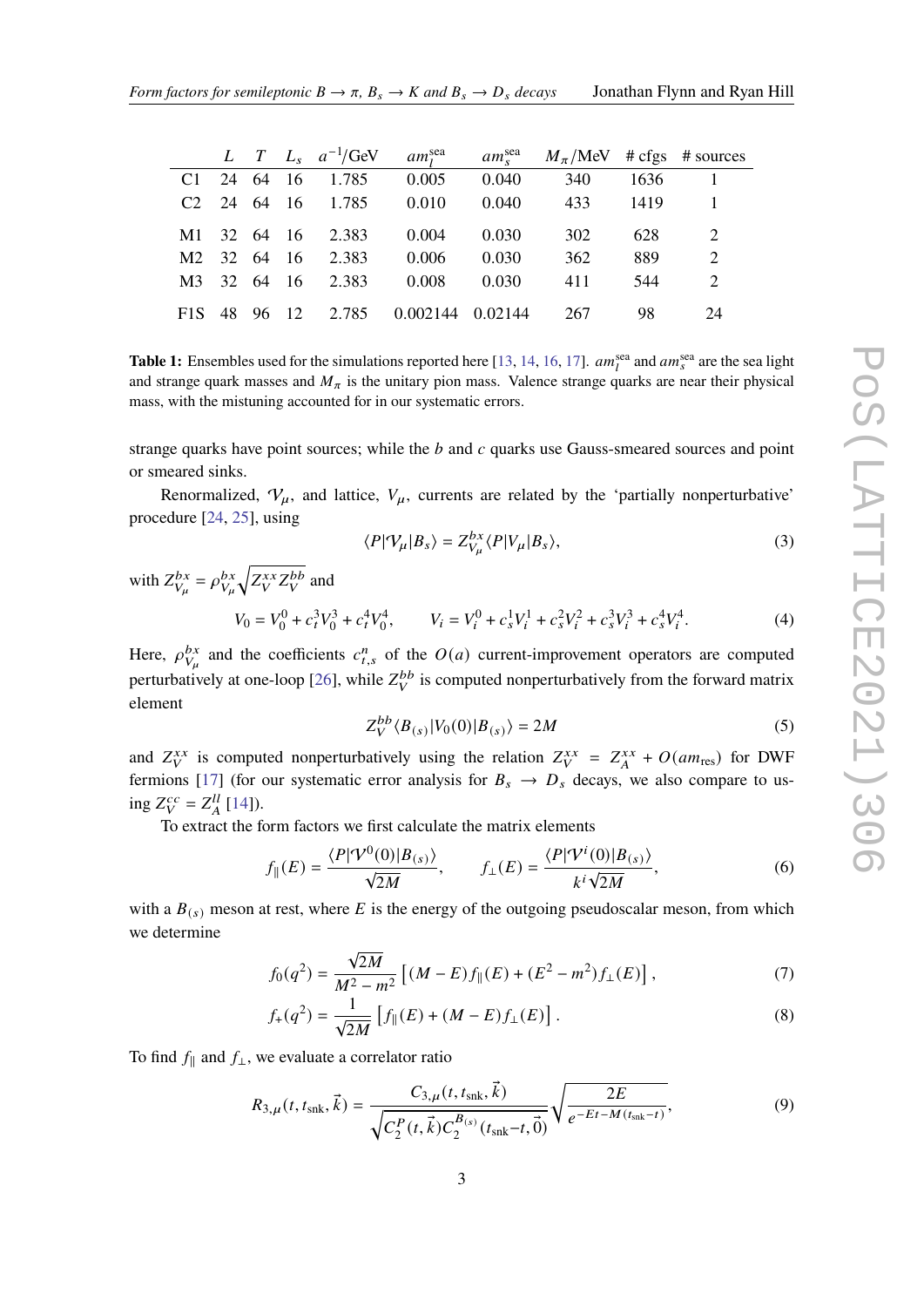<span id="page-3-0"></span>

**Figure 1:** Three-point correlator used in form-factor determinations.

<span id="page-3-1"></span>

**Figure 2:** Extraction of  $f_{\parallel}$  for  $B_s \to K$  on the coarse ensemble C1 from the ratio  $R_{3,0}$ . The different colors denote different three-momenta  $2\pi \vec{n}/L$  injected at the current, labelled by  $n^2$ . The plot shows a ground-stateonly fit together with a fit over an extended range of times for each momentum once excited state terms are included for the current matrix elements in the numerator of  $R_{3,0}$ . The horizontal bars near the left axis show the values for  $f_{\parallel}$  from the ground-only and from the excited-state fits.

where  $C_2^{P,B(s)}$  $2^{P,B(s)}$  are two-point correlators and  $C_{3,\mu}$  is the three-point correlator shown schematically in figure [1.](#page-3-0) For large time separations between source, sink and current insertion, we obtain

$$
f_{\parallel}^{\text{bare}}(\vec{k}) = \lim_{0 \ll t \ll t_{\text{snk}}} R_{3,0}(t, t_{\text{snk}}, \vec{k}), \qquad f_{\perp}^{\text{bare}}(\vec{k}) = \lim_{0 \ll t \ll t_{\text{snk}}} \frac{1}{p_P^i} R_{3,i}(t, t_{\text{snk}}, \vec{k}). \tag{10}
$$

Figure [2](#page-3-1) illustrates the determination of  $f_{\parallel}$  for  $B_s \to K$  on the coarse, C1, ensemble.

For  $B_s \to K$  and  $B \to \pi$  we extrapolate the renormalized lattice form factors to vanishing lattice spacing and to the physical light-quark mass, and interpolate in the kaon(pion) energy, using nextto-leading order SU(2) heavy-meson chiral perturbation theory ( $HM_{\chi}PT$ ) in the "hard-kaon(pion)"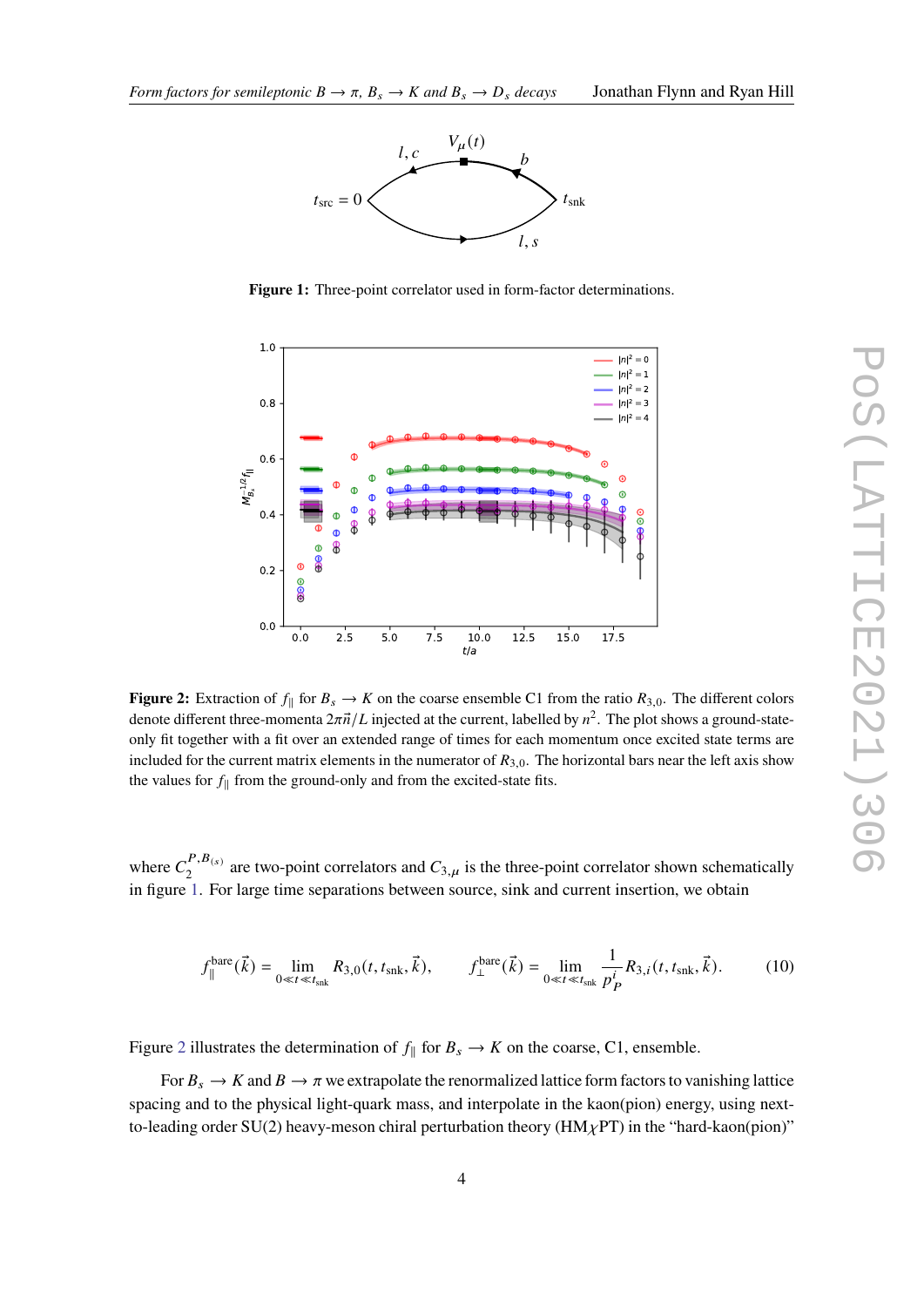<span id="page-4-0"></span>

**Figure 3:** Chiral-continuum extrapolation for the  $B \to \pi$  form factors  $f_{+}$  (left) and  $f_{0}$  (right). The colored data points show the underlying data. The colored lines show the result of the fit evaluated at the parameters of the respective ensembles. The grey bands display the form factors in the chiral-continuum limit and the associated statistical uncertainty.

limit  $[27-29]$  $[27-29]$ . The function we use, with P denoting kaon or pion, is

$$
f^{B(s)} \to P(M_{\pi}, E_P, a^2) = \frac{\Lambda}{E_P + \Delta} \left[ c_0 \left( 1 + \frac{\delta f(M_{\pi}^{\text{sea}}) - \delta f(M_{\pi}^{\text{phys}})}{(4\pi f_{\pi})^2} \right) + c_1 \frac{\Delta M_{\pi}^2}{\Lambda^2} + c_2 \frac{E_P}{\Lambda} + c_3 \frac{E_P^2}{\Lambda^2} + c_4 (a\Lambda)^2 \right], \quad (11)
$$

where  $M_{\pi}^{\text{sea}}$  is the simulated pion mass on a given ensemble,  $M_{\pi}^{\text{phys}}$  is the physical pion mass,  $\Delta M_{\pi}^2 = (M_{\pi}^{\text{sea}})^2 - (M_{\pi}^{\text{phys}})^2$  and  $\Lambda = 1$  GeV is the renormalization scale appearing in the oneloop chiral logarithm in  $\delta f$ , and is also used as a dimensionful scale to render the fit coefficients dimensionless.  $\Delta = M_{B^*} - M_{B(s)}$  and the  $B^*$  is a  $\bar{b}u$  flavor state with  $J^P = 1^-$  for  $f_+$ , or  $J^P = 0^+$  for  $f_0$ . For  $f_+$  this is the vector meson  $B^*$  with mass  $M_{B^*} = 5.32470(22)$  GeV [\[30\]](#page-10-5), while for  $f_0$  there is a theoretical estimate for the  $0^+$  state,  $M_{B^*(0^+)} = 5.63$  GeV [\[31\]](#page-10-6). The term  $\delta f$  also contains an estimate for finite volume effects. Figure [3](#page-4-0) shows the fit for  $B \to \pi$  and Figure [4](#page-5-0) shows the fit for  $B_s \to K$ .

For  $B_s \to D_s$  form factors, we combine a chiral-continuum fit with an extra-/inter-polation in the charm mass with a fit form

$$
f(q^2, a, M_{\pi}, M_{D_s}) = \left[c_0 + \sum_{j=1}^{n_{D_s}} c_{1j} h\left(\frac{M_{D_s}}{\Lambda}\right)^j + c_2 (a\Lambda)^2\right] P_{a,b}(q^2/M_{B_s}^2),\tag{12}
$$

where

$$
h\left(\frac{M_{D_s}}{\Lambda}\right) = \frac{M_{D_s}}{\Lambda} - \frac{M_{D_s}^{\text{phys}}}{\Lambda} \quad \text{and} \quad P_{a,b}(x) = \frac{1 + \sum_{i=1}^a a_i x^i}{1 + \sum_{i=1}^b b_i x^i}.
$$
 (13)

Figure [5](#page-5-1) shows the fit. We use only one of the charm masses for F1S in this fit because of the strong correlations between results for the two charm masses on that ensemble.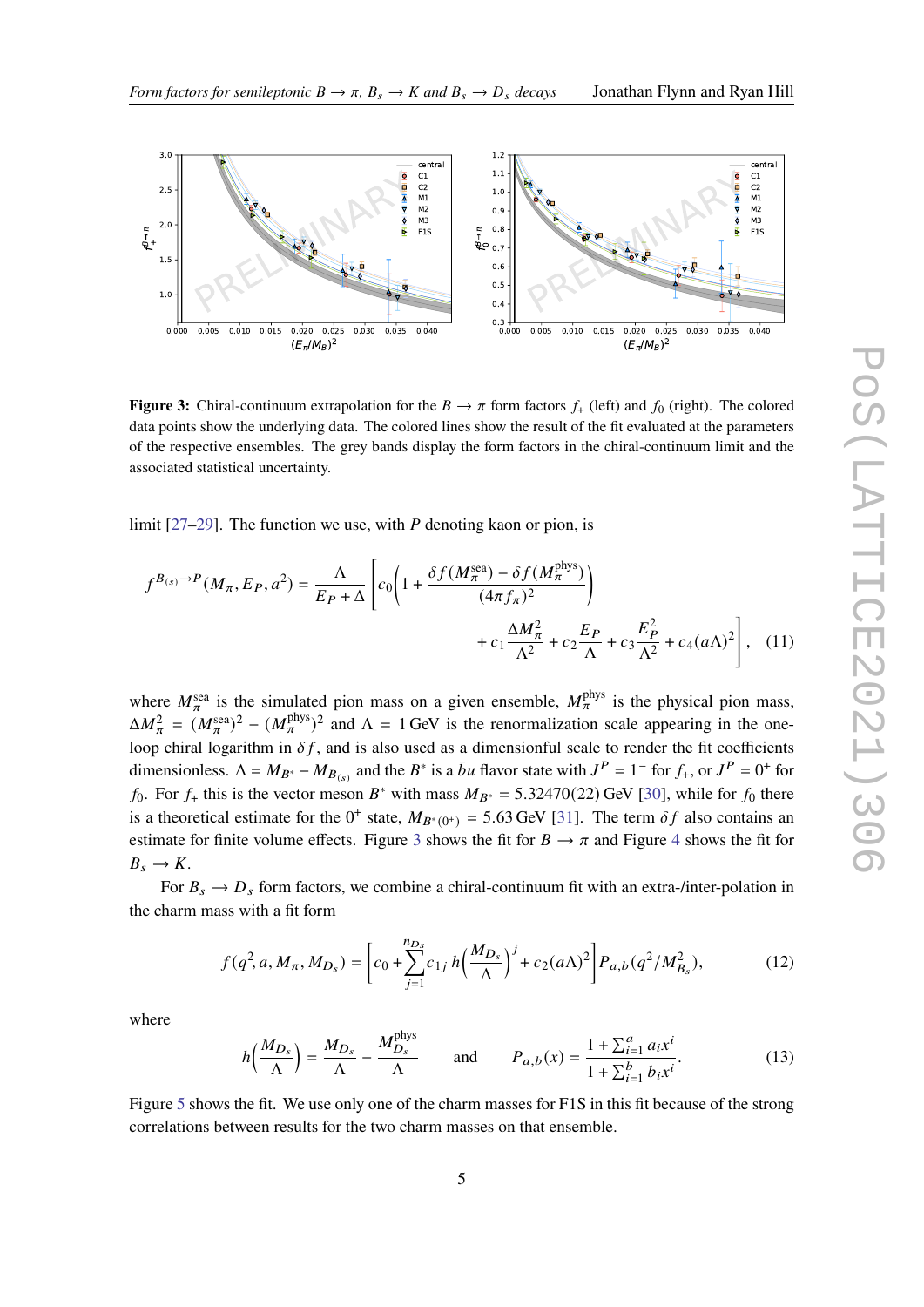<span id="page-5-0"></span>

**Figure 4:** Chiral-continuum extrapolation for the  $B_s \to K$  form factors  $f_+$  (left) and  $f_0$  (right). The colored data points show the underlying data. The colored lines show the result of the fit evaluated at the parameters of the respective ensembles. The grey bands display the form factors in the chiral-continuum limit and the associated statistical uncertainty.

<span id="page-5-1"></span>

**Figure 5:** Chiral-continuum extrapolation for the  $B_s \to D_s$  form factors.

### $3.$   $z$ -fits

After extrapolating our results to the continuum and physical masses, our strategy is to generate synthetic data points for the form factors, with all errors included, which can then be used in standard z-fits to extrapolate over the full  $q^2$  range for the physical form factors. In figure [6,](#page-6-0) we illustrate the cumulative statistical plus systematic error budgets for the  $f_{+}$  form factor for  $B_s \rightarrow K$  and  $B_s \to D_s$  decays. Figure [7](#page-6-1) shows results for  $z$ -fits for  $B \to \pi$  and  $B_s \to K$  form factors. These are Bourrely-Caprini-Lellouch (BCL) fits [\[32\]](#page-10-7), where we have included the  $1^ B^*$  vector meson pole for fitting  $f_+$  and no pole for  $f_0$  in both cases.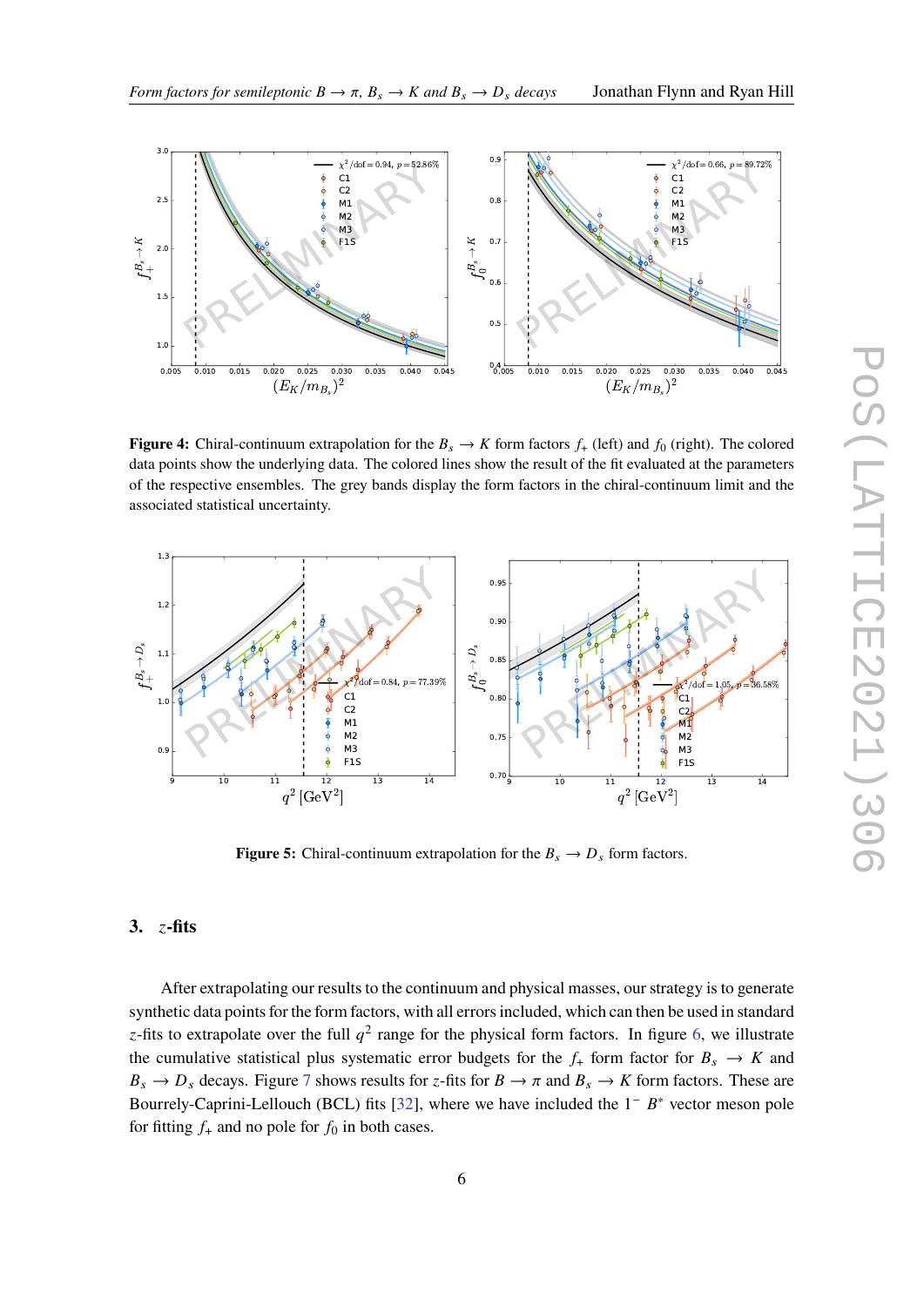

<span id="page-6-0"></span>

**Figure 6:** Cumulative error budgets for statistical and systematic errors for  $f_+$  for  $B_s \to K$  and  $B_s \to D_s$ . The  $q^2$  ranges of the plots correspond to the ranges in which we generate synthetic data points for subsequent -fits. The plots are for squared percentage errors, but an additional scale on the right shows the corresponding percentage error. The legends label those errors visible on the plots, but other error sources with sub-percent effects were considered. For  $B_s \to K$ , statistical errors (red) and systematic errors from the chiral-continuum extrapolation (blue) dominate. For  $B_s \to D_s$ , the dominant error (pink) is from discretization for the charm quark.

<span id="page-6-1"></span>

**Figure 7:** BCL *z*-fits for  $B \to \pi$  (left) and  $B_s \to K$  (right) form factors.

## **4. Ratios for testing lepton flavor universality**

Ratios of decay rates or partially integrated decay rates with tau leptons in the final state to those with light leptons in the final state are of great interest in looking for violations of the universality of lepton couplings in the Standard Model. For the semileptonic decays considered here, such a ratio is  $R(P)$  given by

<span id="page-6-2"></span>
$$
R(P) = \frac{\int_{m_{\tau}^2}^{q_{\text{max}}^2} dq^2 \frac{d\Gamma(B_{(s)} \to P \tau \bar{\nu}_{\tau})}{dq^2}}{\int_{m_{\ell}^2}^{q_{\text{max}}^2} dq^2 \frac{d\Gamma(B_{(s)} \to P \ell \bar{\nu}_{\ell})}{dq^2}},
$$
(14)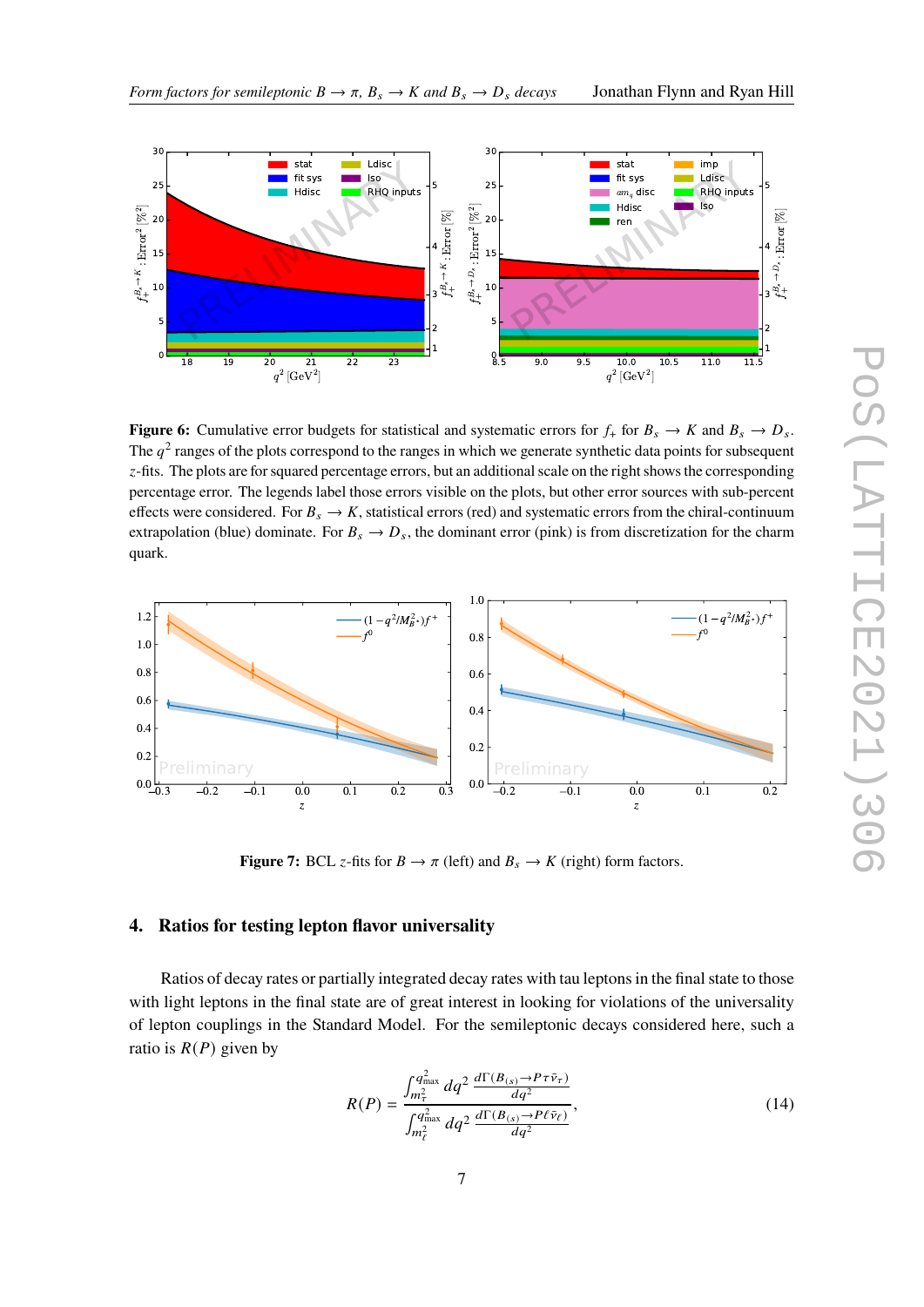where  $\ell$  in the denominator can be  $\mu$  or  $e$ . We have considered modifying this ratio to look for a sharper test of lepton flavor universality (see discussion in [\[33\]](#page-10-8) on optimising observables). In particular, we try to reduce the uncertainty in the ratio coming from uncertainties in the form factors taken from our lattice simulations. To this end, we consider the modified ratio

<span id="page-7-0"></span>
$$
R^{\text{new}}(P) = \frac{\int_{q_{\text{min}}^2}^{q_{\text{max}}^2} dq^2 \frac{d\Gamma(B_{(s)} \to P \tau \bar{\nu}_{\tau})}{dq^2}}{\int_{q_{\text{min}}^2}^{q_{\text{max}}^2} dq^2 \frac{\omega_{\tau}(q^2)}{\omega_{\ell}(q^2)} \frac{d\Gamma(B_{(s)} \to P \ell \bar{\nu}_{\ell})}{dq^2}},
$$
(15)

following the recipe already applied to  $B_{(s)} \rightarrow V$  decays (with a vector meson instead of a pseudoscalar meson in the final state) by Isidori and Sumensari [\[34\]](#page-10-9). The ingredients are

- Use a common integration range for numerator and denominator, with  $q_{\text{min}}^2 \ge m_\tau^2$  [\[35](#page-10-10)[–37\]](#page-10-11).
- Reweight the integrand in the denominator to make the contributions from the vector form factor the same in numerator and denominator.

Write the differential decay rate from equation [\(1\)](#page-1-0) in the form

$$
\frac{d\Gamma(B_{(s)} \to P\ell \nu)}{dq^2} = \Phi(q^2)\omega_{\ell}(q^2)\left[F_V^2 + (F_S^{\ell})^2\right],\tag{16}
$$

where now  $\ell$  can be any lepton flavor, with

$$
\Phi(q^2) = \eta \frac{G_F^2 |V_{xb}|^2}{24\pi^3} |\vec{k}|,\tag{17}
$$

$$
\omega_{\ell}(q^2) = \left(1 - \frac{m_{\ell}^2}{q^2}\right)^2 \left(1 + \frac{m_{\ell}^2}{2q^2}\right),\tag{18}
$$

$$
F_V^2 = \vec{k}^2 |f_+(q^2)|^2,\tag{19}
$$

$$
(F_S^{\ell})^2 = \frac{3}{4} \frac{m_{\ell}^2}{m_{\ell}^2 + 2q^2} \frac{(M^2 - m^2)^2}{M^2} |f_0(q^2)|^2.
$$
 (20)

If we drop the scalar contribution,  $(F_S^{\ell})^2$ , in the denominator, with  $\ell = \mu$  or  $e$  again, then relying on  $m_{\ell}^2/2q^2 \le m_{\mu}^2/2m_{\tau}^2 = 0.002$  for the light leptons, we expect in the Standard Model,

$$
R^{\text{new,SM}}(P) = 1 + \frac{\int_{q_{\text{min}}^2}^{q_{\text{max}}^2} dq^2 \,\Phi(q^2)\omega_\tau(q^2) (F_S^\tau)^2}{\int_{q_{\text{min}}^2}^{q_{\text{max}}^2} dq^2 \,\Phi(q^2)\omega_\tau(q^2) F_V^2}.
$$
 (21)

Evaluating the new ratio from equation [\(15\)](#page-7-0) using the  $z$ -fit for our lattice form factors, we find a reduced uncertainty compared to evaluating the original ratio in equation [\(14\)](#page-6-2). It would be interesting to see how the ratios compare if evaluated using experimental differential decay rates.

#### **Acknowledgments**

We thank our RBC/UKQCD collaborators for helpful discussions and suggestions. Computations used resources provided by the USQCD Collaboration, funded by the Office of Science of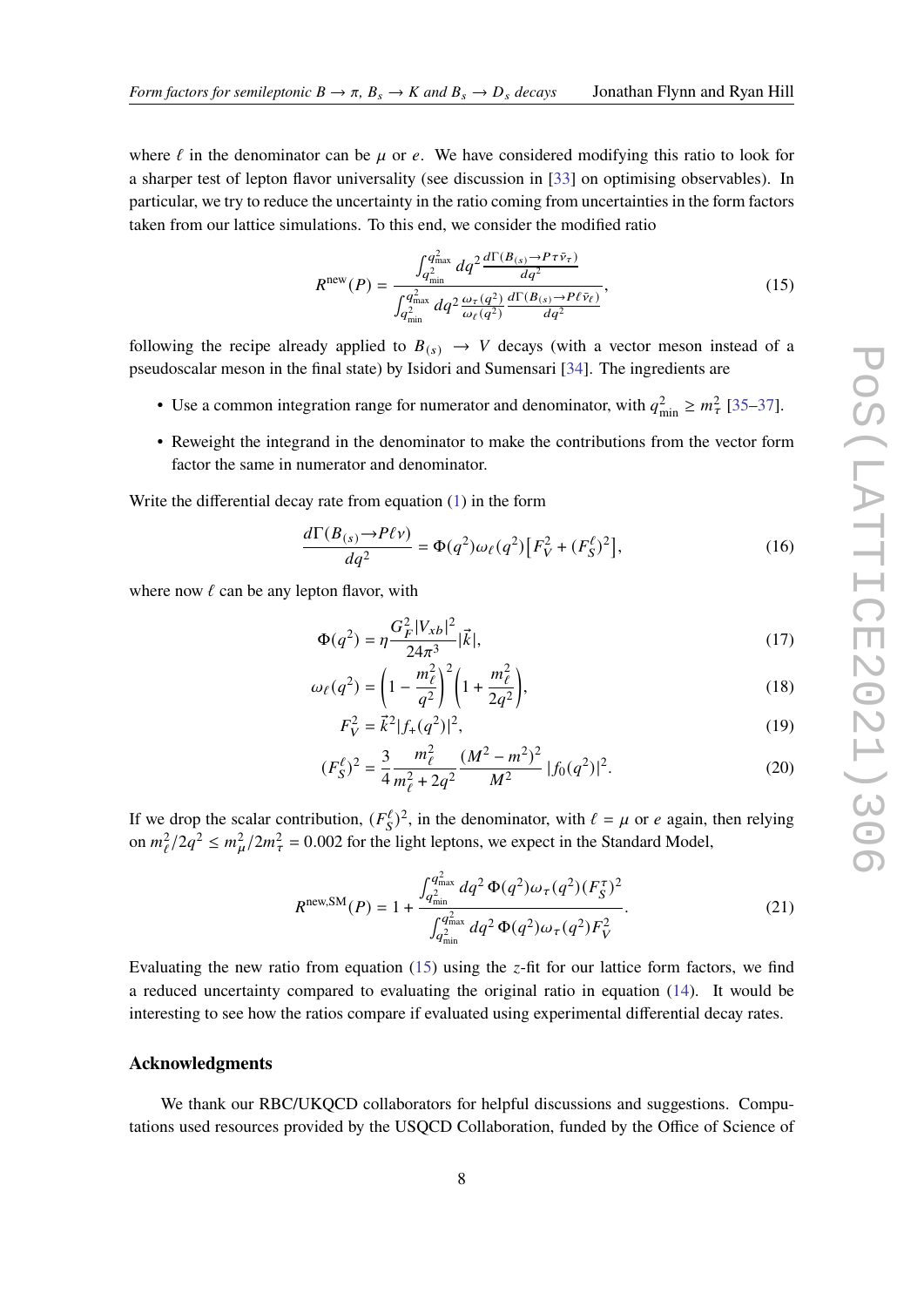the US Department of Energy and by the [ARCHER](http://www.archer.ac.uk) UK National Supercomputing Service, as well as computers at Columbia University and Brookhaven National Laboratory. We used gauge field configurations generated on the DiRAC Blue Gene Q system at the University of Edinburgh, part of the DiRAC Facility, funded by BIS National E-infrastructure grant ST/K000411/1 and STFC grants ST/H008845/1, ST/K005804/1 and ST/K005790/1. The project leading to this application has received funding from the European Union's Horizon 2020 research and innovation programme under the Marie Skłodowska-Curie grant agreement No 894103. This project has received funding from Marie Skłodowska-Curie grant 659322 (EU Horizon 2020), the European Research Council grant 279757 (EU FP7/2007–2013), STFC grants ST/P000711/1 and ST/T000775/1. RH was supported by the DISCnet Centre for Doctoral Training (STFC grant ST/P006760/1). AS was supported in part by US DOE contract DE–SC0012704. JTT acknowledges support from the Independent Research Fund Denmark, Research Project 1, grant 8021–00122. No new experimental data was generated.

#### **References**

- <span id="page-8-0"></span>[1] RBC/UKQCD collaboration, J. M. Flynn, T. Izubuchi, T. Kawanai, C. Lehner, A. Soni, R. S. Van de Water et al.,  $B \to \pi \ell \nu$  and  $B_s \to K \ell \nu$  form factors and  $|V_{\mu b}|$  from 2 + 1*-flavor lattice QCD with domain-wall light quarks and relativistic heavy quarks*, [Phys. Rev.](https://doi.org/10.1103/PhysRevD.91.074510) **D91** (2015) [074510](https://doi.org/10.1103/PhysRevD.91.074510) [\[arXiv:1501.05373\]](https://arxiv.org/abs/1501.05373).
- <span id="page-8-1"></span>[2] LHCb collaboration, R. Aaij et al., *First observation of the decay*  $B_s^0 \to K^- \mu^+ \nu_\mu$  and *measurement of*  $|V_{ub}|/|V_{cb}|$ , [Phys. Rev. Lett.](https://doi.org/10.1103/PhysRevLett.126.081804) **126** (2021) 081804 [\[arXiv:2012.05143\]](https://arxiv.org/abs/2012.05143).
- <span id="page-8-2"></span>[3] BaBar collaboration, J. Lees et al., *Evidence for an excess of*  $\bar{B} \to D^{(*)}\tau^-\bar{\nu}_{\tau}$  *decays*, Phys.Rev.Lett. **109** [\(2012\) 101802](https://doi.org/10.1103/PhysRevLett.109.101802) [\[arXiv:1205.5442\]](https://arxiv.org/abs/1205.5442).
- [4] BaBar collaboration, J. P. Lees et al., *Measurement of an Excess of*  $\bar{B} \to D^{(*)}\tau^-\bar{\nu}_{\tau}$  *Decays and Implications for Charged Higgs Bosons*, Phys. Rev. **D88** [\(2013\) 072012](https://doi.org/10.1103/PhysRevD.88.072012) [\[arXiv:1303.0571\]](https://arxiv.org/abs/1303.0571).
- [5] Belle collaboration, M. Huschle et al., *Measurement of the branching ratio of*  $\bar{B}\to D^{(*)}\tau^-\bar{\nu}_\tau$  relative to  $\bar{B}\to D^{(*)}\ell^-\bar{\nu}_\ell$  decays with hadronic tagging at Belle, [Phys. Rev.](https://doi.org/10.1103/PhysRevD.92.072014) **D92** [\(2015\) 072014](https://doi.org/10.1103/PhysRevD.92.072014) [\[arXiv:1507.03233\]](https://arxiv.org/abs/1507.03233).
- [6] Belle collaboration, S. Hirose et al., *Measurement of the*  $\tau$  lepton polarization and  $R(D^*)$  in  $\Delta$  *the decay*  $\bar{B} \to D^* \tau^- \bar{\nu}_{\tau}$ , [Phys. Rev. Lett.](https://doi.org/10.1103/PhysRevLett.118.211801) **118** (2017) 211801 [\[arXiv:1612.00529\]](https://arxiv.org/abs/1612.00529).
- [7] Belle collaboration, S. Hirose et al., *Measurement of the*  $\tau$  lepton polarization and  $R(D^*)$  in *the decay*  $\bar{B} \to D^* \tau^- \bar{\nu}_{\tau}$  *with one-prong hadronic*  $\tau$  *decays at belle*, [Phys. Rev.](https://doi.org/10.1103/PhysRevD.97.012004) **D97** (2018) [012004](https://doi.org/10.1103/PhysRevD.97.012004) [\[arXiv:1709.00129\]](https://arxiv.org/abs/1709.00129).
- [8] Belle collaboration, A. Abdesselam et al., *Measurement of*  $\mathcal{R}(D)$  and  $\mathcal{R}(D^*)$  with a *semileptonic tagging method*, [arXiv:1904.08794.](https://arxiv.org/abs/1904.08794)
- [9] Belle collaboration, G. Caria et al., *Measurement of*  $R(D)$  and  $R(D^*)$  with a semileptonic *tagging method*, [Phys. Rev. Lett.](https://doi.org/10.1103/PhysRevLett.124.161803) **124** (2020) 161803 [\[arXiv:1910.05864\]](https://arxiv.org/abs/1910.05864).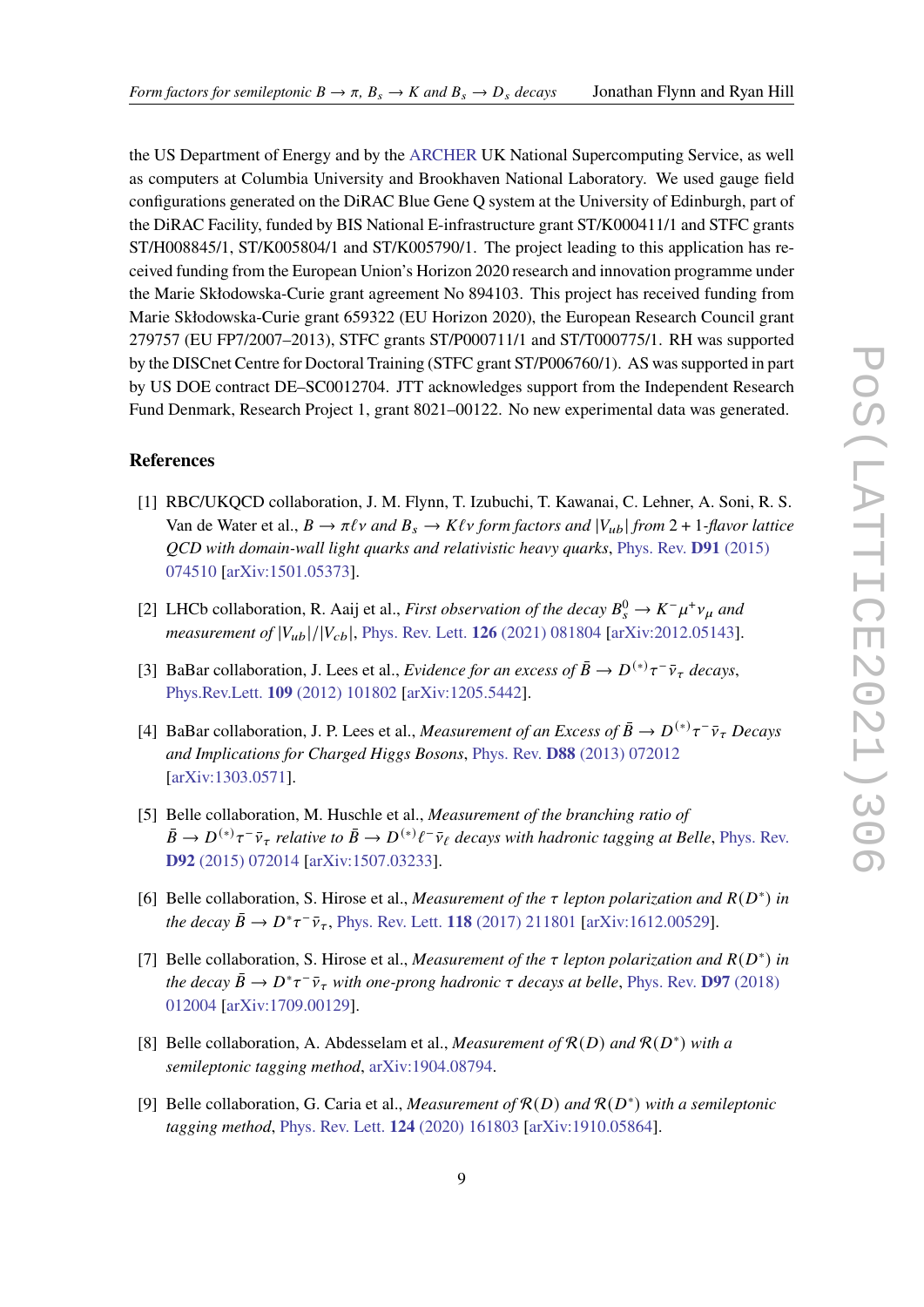- [10] LHCb collaboration, R. Aaij et al., *Measurement of the ratio of branching fractions*  $\mathcal{B}(\bar{B}^0 \to D^{*+}\tau^-\bar{\nu}_\tau)/\mathcal{B}(\bar{B}^0 \to D^{*+}\mu^-\bar{\nu}_\mu)$ , [Phys. Rev. Lett.](https://doi.org/10.1103/PhysRevLett.115.159901, 10.1103/PhysRevLett.115.111803) **115** (2015) 111803 [\[arXiv:1506.08614\]](https://arxiv.org/abs/1506.08614), [Erratum: Phys. Rev. Lett.115,no.15,159901(2015)].
- [11] LHCb collaboration, R. Aaij et al., *Measurement of the ratio of the*  $B^0 \to D^{*-} \tau^+ \nu_{\tau}$  and  $B^0 \to D^{*-} \mu^+ \nu_\mu$  branching fractions using three-prong  $\tau$ -lepton decays, [Phys. Rev. Lett.](https://doi.org/10.1103/PhysRevLett.120.171802) 120 [\(2018\) 171802](https://doi.org/10.1103/PhysRevLett.120.171802) [\[arXiv:1708.08856\]](https://arxiv.org/abs/1708.08856).
- <span id="page-9-0"></span>[12] LHCb collaboration, R. Aaij et al., *Test of lepton flavor universality by the measurement of the*  $B^0$  →  $D^{*-} \tau^+ \nu_{\tau}$  *branching fraction using three-prong*  $\tau$  *decays*, [Phys. Rev.](https://doi.org/10.1103/PhysRevD.97.072013) **D97** (2018) [072013](https://doi.org/10.1103/PhysRevD.97.072013) [\[arXiv:1711.02505\]](https://arxiv.org/abs/1711.02505).
- <span id="page-9-1"></span>[13] RBC/UKQCD collaboration, T. Blum et al., *Domain wall QCD with physical quark masses*, Phys. Rev. **D93** [\(2016\) 074505](https://doi.org/10.1103/PhysRevD.93.074505) [\[arXiv:1411.7017\]](https://arxiv.org/abs/1411.7017).
- <span id="page-9-7"></span>[14] RBC/UKQCD collaboration, P. A. Boyle, L. Del Debbio, A. Jüttner, A. Khamseh, F. Sanfilippo and J. T. Tsang, *The decay constants*  $f_D$  and  $f_{D_s}$  in the continuum limit of  $N_f = 2 + 1$  *domain wall lattice QCD*, JHEP 12 [\(2017\) 008](https://doi.org/10.1007/JHEP12(2017)008) [\[arXiv:1701.02644\]](https://arxiv.org/abs/1701.02644).
- <span id="page-9-2"></span>[15] RBC/UKQCD collaboration, P. A. Boyle, L. Del Debbio, N. Garron, A. Jüttner, A. Soni, J. T. Tsang et al.,  $SU(3)$ -breaking ratios for  $D_{(s)}$  and  $B_{(s)}$  mesons, [arXiv:1812.08791.](https://arxiv.org/abs/1812.08791)
- <span id="page-9-10"></span>[16] RBC/UKQCD collaboration, C. Allton et al., *Physical Results from 2+1 Flavor Domain Wall QCD and SU(2) Chiral Perturbation Theory*, Phys. Rev. **D78** [\(2008\) 114509](https://doi.org/10.1103/PhysRevD.78.114509) [\[arXiv:0804.0473\]](https://arxiv.org/abs/0804.0473).
- <span id="page-9-11"></span>[17] RBC/UKQCD collaboration, Y. Aoki et al., *Continuum Limit Physics from 2+1 Flavor Domain Wall QCD*, Phys.Rev. **D83** [\(2011\) 074508](https://doi.org/10.1103/PhysRevD.83.074508) [\[arXiv:1011.0892\]](https://arxiv.org/abs/1011.0892).
- <span id="page-9-3"></span>[18] N. H. Christ, M. Li and H.-W. Lin, *Relativistic heavy quark effective action*, [Phys.Rev.](https://doi.org/10.1103/PhysRevD.76.074505) **D76** [\(2007\) 074505](https://doi.org/10.1103/PhysRevD.76.074505) [\[arXiv:hep-lat/0608006\]](https://arxiv.org/abs/hep-lat/0608006).
- <span id="page-9-4"></span>[19] H.-W. Lin and N. Christ, *Non-perturbatively determined relativistic heavy quark action*, Phys.Rev. **D76** [\(2007\) 074506](https://doi.org/10.1103/PhysRevD.76.074506) [\[arXiv:hep-lat/0608005\]](https://arxiv.org/abs/hep-lat/0608005).
- <span id="page-9-5"></span>[20] A. X. El-Khadra, A. S. Kronfeld and P. B. Mackenzie, *Massive fermions in lattice gauge theory*, Phys. Rev. **D55** [\(1997\) 3933](https://doi.org/10.1103/PhysRevD.55.3933) [\[arXiv:hep-lat/9604004\]](https://arxiv.org/abs/hep-lat/9604004).
- <span id="page-9-6"></span>[21] RBC/UKQCD collaboration, Y. Aoki, N. H. Christ, J. M. Flynn, T. Izubuchi, C. Lehner, M. Li et al., *Nonperturbative tuning of an improved relativistic heavy-quark action with application to bottom spectroscopy*, Phys. Rev. **D86** [\(2012\) 116003](https://doi.org/10.1103/PhysRevD.86.116003) [\[arXiv:1206.2554\]](https://arxiv.org/abs/1206.2554).
- <span id="page-9-8"></span>[22] RBC/UKQCD collaboration, P. Boyle, A. Jüttner, M. K. Marinkovic, F. Sanfilippo, M. Spraggs and J. T. Tsang, *An exploratory study of heavy domain wall fermions on the lattice*, JHEP **04** [\(2016\) 037](https://doi.org/10.1007/JHEP04(2016)037) [\[arXiv:1602.04118\]](https://arxiv.org/abs/1602.04118).
- <span id="page-9-9"></span>[23] P. A. Boyle, L. Del Debbio, A. Juttner, A. Khamseh, J. T. Tsang and O. Witzel, *Heavy domain wall fermions: The RBC and UKQCD charm physics program*, [EPJ Web Conf.](https://doi.org/10.1051/epjconf/201817513013) **175** [\(2018\) 13013](https://doi.org/10.1051/epjconf/201817513013) [\[arXiv:1712.00862\]](https://arxiv.org/abs/1712.00862).